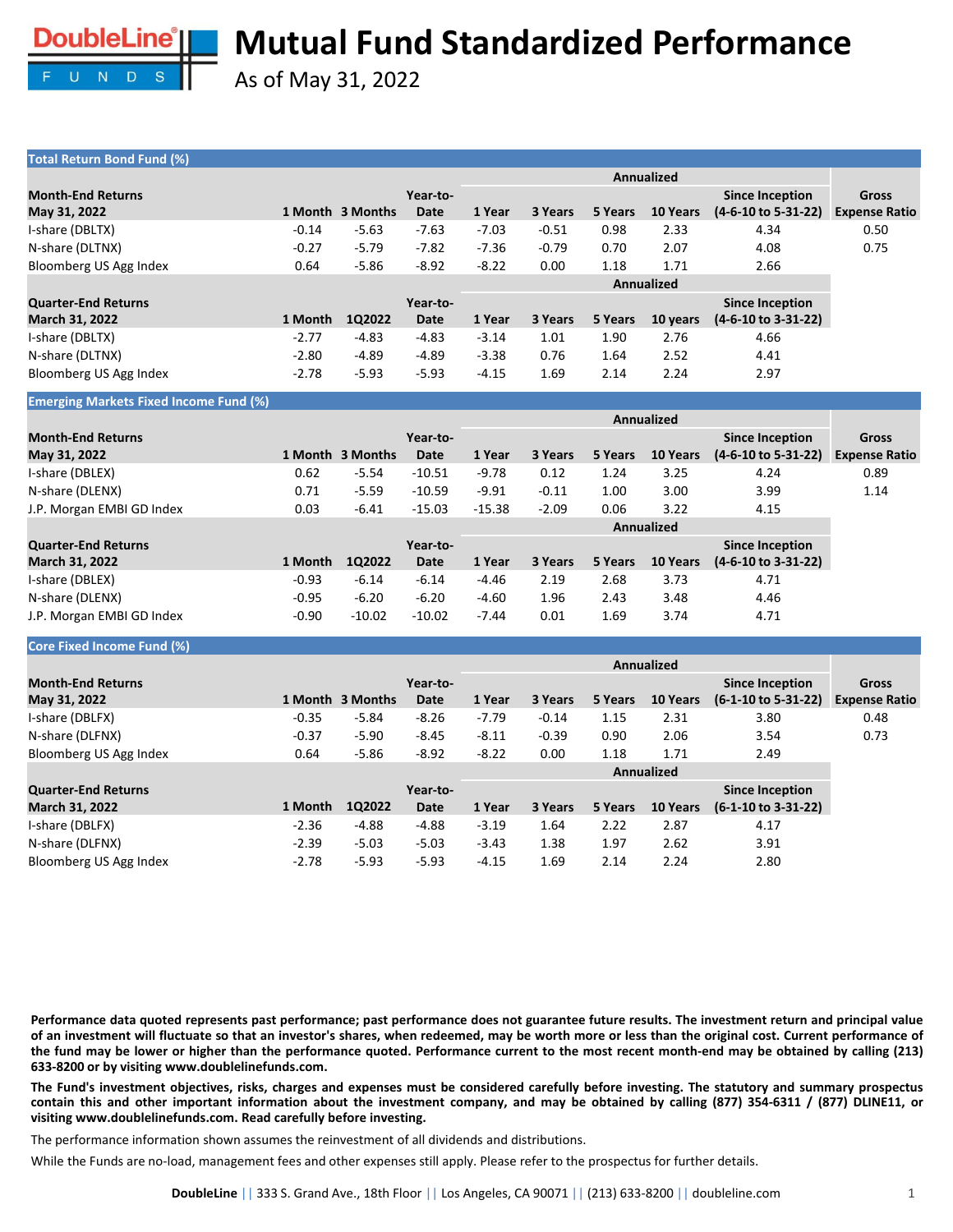

As of May 31, 2022

| Multi-Asset Growth Fund (%)             |         |                  |             |          |         |         |            |                        |                      |                    |
|-----------------------------------------|---------|------------------|-------------|----------|---------|---------|------------|------------------------|----------------------|--------------------|
|                                         |         |                  |             |          |         |         | Annualized |                        | <b>Gross</b>         | <b>Net</b>         |
| <b>Month-End Returns</b>                |         |                  | Year-to-    |          |         |         |            | <b>Since Inception</b> | <b>Expense</b>       | <b>Expense</b>     |
| May 31, 2022                            |         | 1 Month 3 Months | <b>Date</b> | 1 Year   | 3 Years | 5 Years | 10 Years   | (12-20-10 to 5-31-22)  | Ratio                | Ratio <sup>1</sup> |
| I-share $(DMLIX)^2$                     | $-0.33$ | $-5.75$          | $-10.83$    | $-7.86$  | 3.49    | 2.49    | 3.97       | 3.59                   | 1.73                 | 1.21               |
| A-share (DMLAX No Load) <sup>2</sup>    | $-0.33$ | $-5.80$          | $-10.96$    | $-8.15$  | 3.20    | 2.22    | 3.70       | 3.31                   | 1.89                 | 1.46               |
| A-share (DMLAX With Load) <sup>2</sup>  | $-4.55$ | $-9.82$          | $-14.72$    | $-12.07$ | 1.70    | 1.33    | 3.25       | 2.93                   |                      |                    |
| S&P 500 <sup>®</sup> Index              | 0.18    | $-5.16$          | $-12.76$    | $-0.30$  | 16.44   | 13.38   | 14.40      | 13.26                  |                      |                    |
| Blended Benchmark Hedged <sup>3</sup>   | 0.02    | $-5.45$          | $-10.73$    | $-6.75$  | 7.16    | 6.20    | 7.25       | 6.40                   |                      |                    |
| Blended Benchmark Unhedged <sup>3</sup> | 0.18    | $-6.75$          | $-12.08$    | $-9.29$  | 6.56    | 5.61    | 6.43       | 5.67                   |                      |                    |
|                                         |         |                  |             |          |         |         | Annualized |                        |                      |                    |
| <b>Quarter-End Returns</b>              |         |                  | Year-to-    |          |         |         |            | <b>Since Inception</b> |                      |                    |
| March 31, 2022                          | 1 Month | 1Q2022           | <b>Date</b> | 1 Year   | 3 Years | 5 Years | 10 Years   | (12-20-10 to 3-31-22)  |                      |                    |
| I-share $(DMLIX)^2$                     | 0.63    | $-4.80$          | $-4.80$     | 2.43     | 5.03    | 4.44    | 4.40       | 4.25                   |                      |                    |
| A-share (DMLAX No Load) <sup>2</sup>    | 0.56    | $-4.95$          | $-4.95$     | 2.10     | 4.73    | 4.15    | 4.11       | 3.97                   |                      |                    |
| A-share (DMLAX With Load) <sup>2</sup>  | $-3.73$ | $-8.96$          | $-8.96$     | $-2.24$  | 3.21    | 3.24    | 3.67       | 3.57                   |                      |                    |
| S&P 500 <sup>®</sup> Index              | 3.71    | $-4.60$          | $-4.60$     | 15.65    | 18.92   | 15.99   | 14.64      | 14.37                  |                      |                    |
| Blended Benchmark Hedged <sup>3</sup>   | 0.44    | $-5.17$          | $-5.17$     | 2.80     | 8.98    | 8.09    | 7.31       | 7.07                   |                      |                    |
| Blended Benchmark Unhedged <sup>3</sup> | 0.08    | $-5.64$          | $-5.64$     | 1.72     | 8.67    | 7.82    | 6.53       | 6.42                   |                      |                    |
| Low Duration Bond Fund (%)              |         |                  |             |          |         |         |            |                        |                      |                    |
|                                         |         |                  |             |          |         |         | Annualized |                        |                      |                    |
| <b>Month-End Returns</b>                |         |                  | Year-to-    |          |         |         |            | <b>Since Inception</b> | <b>Gross</b>         |                    |
| May 31, 2022                            |         | 1 Month 3 Months | Date        | 1 Year   | 3 Years | 5 Years | 10 Years   | (9-30-11 to 5-31-22)   | <b>Expense Ratio</b> |                    |
| I-share (DBLSX)                         | $-0.25$ | $-1.72$          | $-2.49$     | $-2.53$  | 0.70    | 1.48    | 1.79       | 1.93                   | 0.43                 |                    |
| N-share (DLSNX)                         | $-0.17$ | $-1.68$          | $-2.59$     | $-2.68$  | 0.49    | 1.23    | 1.55       | 1.68                   | 0.68                 |                    |
| ICE BofA 1-3 Yr. U.S. Treasury Index    | 0.55    | $-1.26$          | $-2.27$     | $-2.88$  | 0.60    | 1.04    | 0.84       | 0.82                   |                      |                    |
| Bloomberg US Agg 1-3 Yr. Index          | 0.61    | $-1.31$          | $-2.45$     | $-3.05$  | 0.63    | 1.15    | 1.07       | 1.08                   |                      |                    |
|                                         |         |                  |             |          |         |         | Annualized |                        |                      |                    |

|                                      |         |         |          | Annualized |         |         |          |                        |  |  |  |
|--------------------------------------|---------|---------|----------|------------|---------|---------|----------|------------------------|--|--|--|
| <b>Quarter-End Returns</b>           |         |         | Year-to- |            |         |         |          | <b>Since Inception</b> |  |  |  |
| <b>March 31, 2022</b>                | 1 Month | 102022  | Date     | 1 Year     | 3 Years | 5 Years | 10 Years | $(9-30-11$ to 3-31-22) |  |  |  |
| I-share (DBLSX)                      | $-1.00$ | $-1.77$ | $-1.77$  | $-1.42$    | 1.28    | 1.75    | 1.89     | 2.03                   |  |  |  |
| N-share (DLSNX)                      | $-0.92$ | $-1.83$ | $-1.83$  | $-1.57$    | 1.06    | 1.52    | 1.65     | 1.79                   |  |  |  |
| ICE BofA 1-3 Yr. U.S. Treasury Index | $-1.33$ | $-2.34$ | $-2.34$  | $-2.84$    | 0.88    | 1.08    | 0.86     | 0.83                   |  |  |  |
| Bloomberg US Agg 1-3 Yr. Index       | $-1.36$ | $-2.50$ | $-2.50$  | $-2.91$    | 0.92    | 1.21    | 1.08     | 1.09                   |  |  |  |

**Floating Rate Fund (%)**

| <b>Month-End Returns</b>     |         |                  | Year-to- |         |         |         |                          | <b>Since Inception</b>         | Gross                |
|------------------------------|---------|------------------|----------|---------|---------|---------|--------------------------|--------------------------------|----------------------|
| May 31, 2022                 |         | 1 Month 3 Months | Date     | 1 Year  | 3 Years | 5 Years | 10 Years                 | (2-1-13 to 5-31-22)            | <b>Expense Ratio</b> |
| I-share $(DBFRX)^4$          | $-2.46$ | $-2.49$          | $-2.88$  | $-1.06$ | 2.04    | 2.59    | $\overline{\phantom{a}}$ | 2.78                           | 0.73                 |
| N-share (DLFRX) <sup>4</sup> | $-2.47$ | $-2.54$          | $-2.97$  | $-1.30$ | 1.78    | 2.32    | ٠                        | 2.55                           | 0.99                 |
| S&P/LSTA Lev Loan Index      | $-2.56$ | $-2.30$          | $-2.45$  | $-0.26$ | 2.91    | 3.35    | $\overline{\phantom{a}}$ | 3.62                           |                      |
|                              |         |                  |          |         |         |         | <b>Annualized</b>        |                                |                      |
| <b>Quarter-End Returns</b>   |         |                  | Year-to- |         |         |         |                          | <b>Since Inception</b>         |                      |
| <b>March 31, 2022</b>        | 1 Month | 1Q2022           | Date     | 1 Year  | 3 Years | 5 Years | 10 Years                 | $(2-1-13 \text{ to } 3-31-22)$ |                      |
| I-share (DBFRX) $4$          | 0.00    | $-0.41$          | $-0.41$  | 2.40    | 3.29    | 3.28    | ٠                        | 3.12                           |                      |
| N-share (DLFRX) <sup>4</sup> | $-0.02$ | $-0.46$          | $-0.46$  | 2.15    | 3.01    | 3.01    | ٠                        | 2.88                           |                      |
| S&P/LSTA Lev Loan Index      | 0.05    | $-0.10$          | $-0.10$  | 3.25    | 4.22    | 4.01    | $\overline{\phantom{a}}$ | 3.95                           |                      |

Past performance does not guarantee future results.

<sup>1</sup> The Adviser has contractually agreed to waive fees and expenses through July 31, 2022.

<sup>2</sup> Performance data shown for the Multi-Asset Growth Fund reflect the Class A maximum sales charge of 4.25%. The Multi-Asset Growth Fund imposes a Deferred Sales Charge of 0.75% on purchases of \$1 million or more of Class A shares if redeemed within 18 months of purchase. Performance data shown for the Class A No Load does not reflect the deduction of the sales load or fee. If reflected, the load or fee would reduce the performance quoted. **Performance data does not reflect the deferred sales charge. If it had, returns would have been reduced.**

<sup>3</sup> The Blended Benchmark for the Multi-Asset Growth Fund consists of 60% MSCI World Index/40% Bloomberg Barclays Global Aggregate Index (USD Hedged or Unhedged).

<sup>4</sup> The Floating Rate Fund imposes a 1.00% Redemption Fee on all share classes if shares are sold within 90 days of purchase. Performance data does not **reflect the redemption fee. If it had, returns would be reduced.**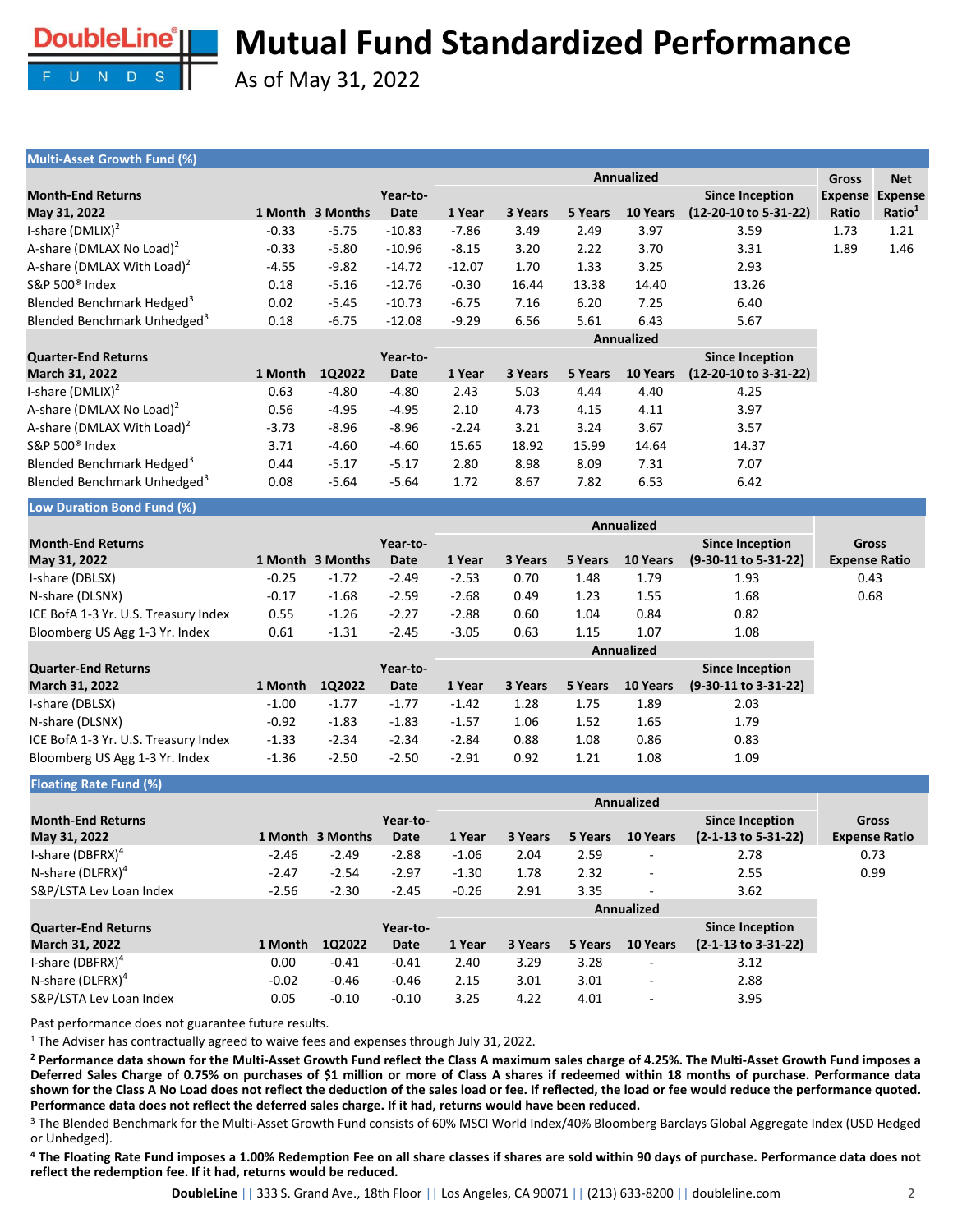

As of May 31, 2022

| <b>Shiller Enhanced CAPE<sup>®</sup> (%)</b>        |         |          |                         |         |         |       |                          |                                                            |                                      |
|-----------------------------------------------------|---------|----------|-------------------------|---------|---------|-------|--------------------------|------------------------------------------------------------|--------------------------------------|
|                                                     |         |          |                         |         |         |       | <b>Annualized</b>        |                                                            |                                      |
| <b>Month-End Returns</b><br>May 31, 2022            | 1 Month | 3 Months | Year-to-<br><b>Date</b> | 1 Year  | 3 Years |       | 5 Years 10 Years         | <b>Since Inception</b><br>$(10-31-13 \text{ to } 5-31-22)$ | <b>Gross</b><br><b>Expense Ratio</b> |
| I-share (DSEEX)                                     | $-3.10$ | $-6.83$  | $-13.67$                | $-5.87$ | 13.57   | 11.63 | $\overline{\phantom{a}}$ | 13.73                                                      | 0.56                                 |
| N-share (DSENX)                                     | $-3.12$ | $-6.90$  | $-13.77$                | $-6.11$ | 13.28   | 11.35 |                          | 13.44                                                      | 0.81                                 |
| S&P 500 <sup>®</sup> Index                          | 0.18    | $-5.16$  | $-12.76$                | $-0.30$ | 16.44   | 13.38 | $\sim$                   | 12.64                                                      |                                      |
| CAPE <sup>®</sup> U.S. Sector TR Index <sup>2</sup> | $-2.48$ | $-4.56$  | $-10.74$                | $-2.46$ | 15.35   | 12.74 | ÷                        | 13.79                                                      |                                      |
|                                                     |         |          |                         |         |         |       | <b>Annualized</b>        |                                                            |                                      |
| <b>Quarter-End Returns</b>                          |         |          | Year-to-                |         |         |       |                          | <b>Since Inception</b>                                     |                                      |
| March 31, 2022                                      | 1 Month | 1Q2022   | <b>Date</b>             | 1 Year  | 3 Years |       | 5 Years 10 Years         | (10-31-13 to 3-31-22)                                      |                                      |
| I-share (DSEEX)                                     | 2.24    | $-5.26$  | $-5.26$                 | 10.96   | 16.42   | 14.67 |                          | 15.28                                                      |                                      |
| N-share (DSENX)                                     | 2.22    | $-5.32$  | $-5.32$                 | 10.69   | 16.13   | 14.39 | $\sim$                   | 15.00                                                      |                                      |
| S&P 500 <sup>®</sup> Index                          | 3.71    | $-4.60$  | $-4.60$                 | 15.65   | 18.92   | 15.99 | ä,                       | 14.11                                                      |                                      |
| CAPE <sup>®</sup> U.S. Sector TR Index <sup>2</sup> | 3.52    | $-3.18$  | $-3.18$                 | 13.26   | 17.66   | 15.46 |                          | 15.19                                                      |                                      |
| <b>Flexible Income Fund (%)</b>                     |         |          |                         |         |         |       |                          |                                                            |                                      |
|                                                     |         |          |                         |         |         |       | Annualized               |                                                            |                                      |
| <b>Month-End Returns</b>                            |         |          | Year-to-                |         |         |       |                          | <b>Since Inception</b>                                     | <b>Gross</b>                         |
| May 31, 2022                                        | 1 Month | 3 Months | Date                    | 1 Year  | 3 Years |       | 5 Years 10 Years         | (4-7-14 to 5-31-22)                                        | <b>Expense Ratio</b>                 |
| I-share (DFLEX)                                     | $-1.41$ | $-3.75$  | $-5.53$                 | $-4.62$ | 1.19    | 2.06  |                          | 2.64                                                       | 0.77                                 |
| N-share (DLINX)                                     | $-1.43$ | $-3.92$  | $-5.64$                 | $-4.87$ | 0.93    | 1.80  | $\overline{\phantom{a}}$ | 2.38                                                       | 1.02                                 |
| ICE BofA 1-3 Yr. Eurodollar Index                   | 0.54    | $-1.39$  | $-2.65$                 | $-2.97$ | 1.17    | 1.67  | ٠                        | 1.57                                                       |                                      |
| LIBOR USD 3 Month                                   | 0.11    | 0.23     | 0.28                    | 0.36    | 0.82    | 1.33  |                          | 1.02                                                       |                                      |

|         |         | Year-to- |         |         |      |                          | <b>Since Inception</b>         |
|---------|---------|----------|---------|---------|------|--------------------------|--------------------------------|
| 1 Month | 1Q2022  | Date     | 1 Year  | 3 Years |      |                          | (4-7-14 to 3-31-22)            |
| $-1.16$ | $-3.00$ | $-3.00$  | $-0.91$ | 2.53    | 2.89 | ۰                        | 3.04                           |
| $-1.29$ | $-3.06$ | $-3.06$  | $-1.26$ | 2.27    | 2.62 | -                        | 2.78                           |
| $-1.30$ | $-2.57$ | $-2.57$  | $-2.59$ | 1.51    | 1.79 | $\overline{\phantom{a}}$ | 1.62                           |
| 0.04    | 0.09    | 0.09     | 0.20    | 0.90    | 1.33 | $\overline{\phantom{a}}$ | 1.02                           |
|         |         |          |         |         |      |                          | Annualized<br>5 Years 10 Years |

### **Low Duration Emerging Markets Fixed Income Fund (%)**

|                                    |         |          |          |         |         |         | <b>Gross</b>             | <b>Net</b>             |       |                        |
|------------------------------------|---------|----------|----------|---------|---------|---------|--------------------------|------------------------|-------|------------------------|
| <b>Month-End Returns</b>           |         |          | Year-to- |         |         |         |                          | <b>Since Inception</b> |       | <b>Expense Expense</b> |
| May 31, 2022                       | 1 Month | 3 Months | Date     | 1 Year  | 3 Years | 5 Years | 10 Years                 | (4-7-14 to 5-31-22)    | Ratio | Ratio <sup>1</sup>     |
| I-share (DBLLX)                    | 0.25    | $-2.38$  | $-4.34$  | $-4.67$ | 0.61    | 1.49    | $\overline{\phantom{a}}$ | 2.14                   | 0.67  | 0.60                   |
| N-share (DELNX)                    | 0.34    | $-2.44$  | $-4.43$  | $-4.80$ | 0.39    | 1.25    | $\sim$                   | 1.91                   | 0.92  | 0.85                   |
| J.P. Morgan CEMBI BD 1-3 Yr. Index | $-0.27$ | $-3.28$  | $-8.69$  | $-8.69$ | 0.38    | 1.61    | $\sim$                   | 2.37                   |       |                        |
|                                    |         |          |          |         |         |         | <b>Annualized</b>        |                        |       |                        |
| <b>Quarter-End Returns</b>         |         |          | Year-to- |         |         |         |                          | <b>Since Inception</b> |       |                        |
| <b>March 31, 2022</b>              | 1 Month | 1Q2022   | Date     | 1 Year  | 3 Years | 5 Years | 10 Years                 | (4-7-14 to 3-31-22)    |       |                        |
| I-share (DBLLX)                    | $-1.20$ | $-3.18$  | $-3.18$  | $-3.10$ | 1.42    | 1.96    | ۰                        | 2.34                   |       |                        |
| N-share (DELNX)                    | $-1.22$ | $-3.24$  | $-3.24$  | $-3.24$ | 1.20    | 1.72    | $\overline{\phantom{a}}$ | 2.11                   |       |                        |
| J.P. Morgan CEMBI BD 1-3 Yr. Index | $-2.75$ | $-8.19$  | $-8.19$  | $-7.37$ | 0.91    | 1.81    | $\overline{\phantom{a}}$ | 2.49                   |       |                        |

<sup>1</sup> The Adviser has contractually agreed to waive fees and reimburse expenses through July 31, 2022. Net expense ratios are applicable to investors.

<sup>2</sup> Reflects no deduction for fees, expenses, or taxes.

Performance data quoted represents past performance; past performance does not guarantee future results. The investment return and principal value of an investment will fluctuate so that an investor's shares, when redeemed, may be worth more or less than the original cost. Current performance of the fund may be lower or higher than the performance quoted. Performance current to the most recent month-end may be obtained by calling (213) **633-8200 or by visiting [www.doublelinefunds.com.](http://www.doublelinefunds.com/)**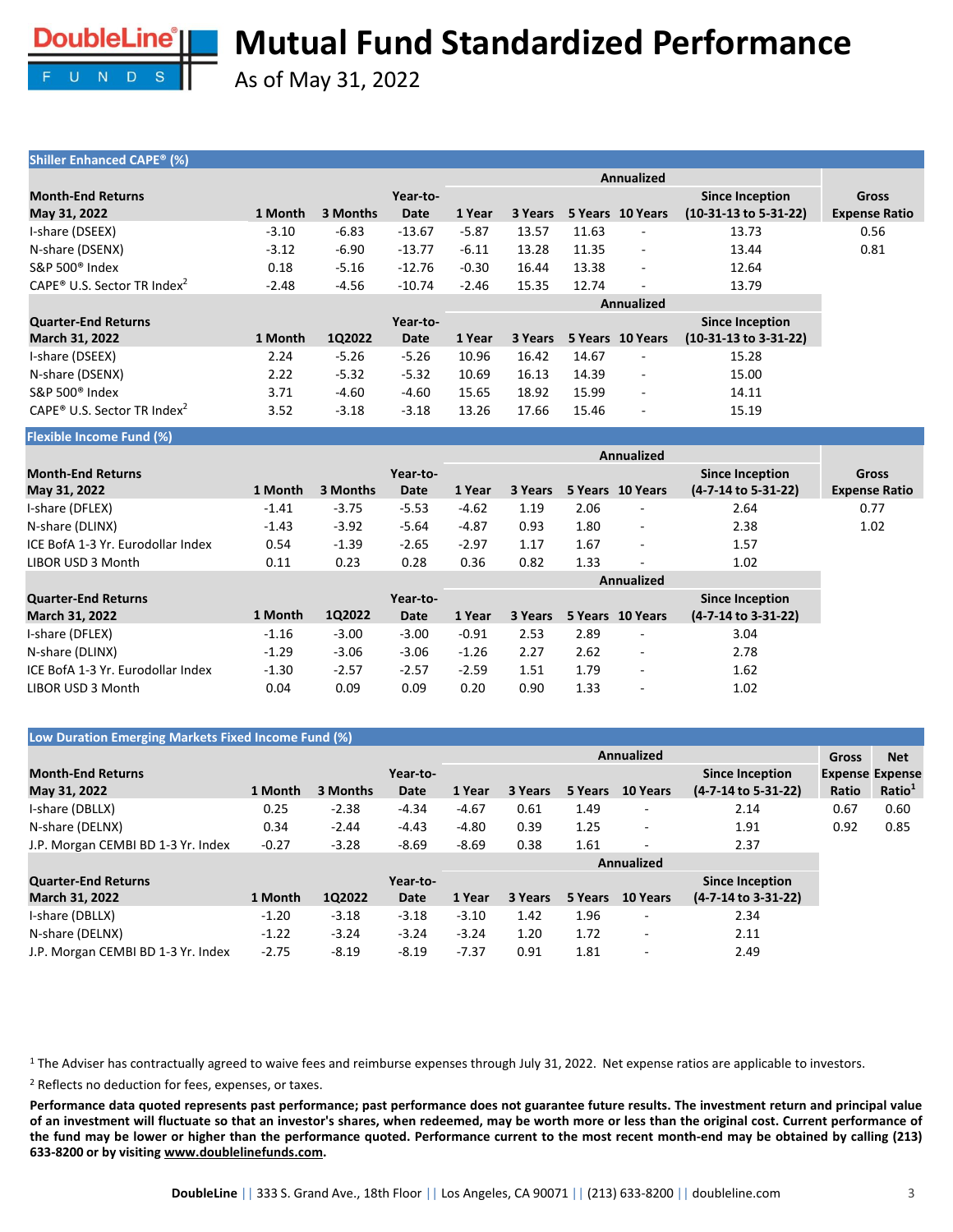

As of May 31, 2022

### **Long Duration Total Return Bond Fund (%)**

| <b>LONG DUILGION TOLUM NOTUR IS AND TO A LONG TO A LONG TO A LONG TO A LONG TO A LONG TO A LONG TO A LONG TO A LO</b> |         |                  |          |          |         |         |                          |                                |              |                        |
|-----------------------------------------------------------------------------------------------------------------------|---------|------------------|----------|----------|---------|---------|--------------------------|--------------------------------|--------------|------------------------|
|                                                                                                                       |         |                  |          |          |         |         | <b>Annualized</b>        |                                | <b>Gross</b> | <b>Net</b>             |
| <b>Month-End Returns</b>                                                                                              |         |                  | Year-to- |          |         |         |                          | <b>Since Inception</b>         |              | <b>Expense Expense</b> |
| May 31, 2022                                                                                                          |         | 1 Month 3 Months | Date     | 1 Year   | 3 Years | 5 Years |                          | 10 Years (12-15-14 to 5-31-22) | Ratio        | Ratio <sup>1</sup>     |
| I-share (DBLDX)                                                                                                       | $-1.84$ | $-14.37$         | $-19.02$ | $-15.17$ | $-2.78$ | $-0.07$ |                          | 1.06                           | 0.55         | 0.51                   |
| N-share (DLLDX)                                                                                                       | $-1.89$ | $-14.47$         | $-19.07$ | $-15.54$ | $-3.08$ | $-0.35$ |                          | 0.77                           | 0.80         | 0.76                   |
| Bloomberg Long Govt/Credit Index                                                                                      | $-0.31$ | $-13.13$         | $-19.49$ | $-14.77$ | $-0.43$ | 1.79    |                          | 2.38                           |              |                        |
|                                                                                                                       |         |                  |          |          |         |         | <b>Annualized</b>        |                                |              |                        |
| <b>Quarter-End Returns</b>                                                                                            |         |                  | Year-to- |          |         |         |                          | <b>Since Inception</b>         |              |                        |
| <b>March 31, 2022</b>                                                                                                 | 1 Month | 1Q2022           | Date     | 1 Year   | 3 Years | 5 Years |                          | 10 Years (12-15-14 to 3-31-22) |              |                        |
| I-share (DBLDX)                                                                                                       | -4.79   | $-9.97$          | $-9.97$  | $-2.89$  | 2.09    | 2.75    |                          | 2.56                           |              |                        |
| N-share (DLLDX)                                                                                                       | $-4.93$ | $-10.04$         | $-10.04$ | $-3.48$  | 1.72    | 2.44    | $\overline{\phantom{a}}$ | 2.26                           |              |                        |
| Bloomberg Long Govt/Credit Index                                                                                      | $-3.93$ | $-10.95$         | $-10.95$ | $-3.11$  | 4.23    | 4.60    |                          | 3.86                           |              |                        |

#### **Strategic Commodity Fund (%) Month-End Returns May 31, 2022 1 Month 3 Months Year-to-Date Annualized Gross** 1 Year 3 Years 5 Years 10 Years (5-18-15 to 5-31-22) Expense Ratio **Since Inception (5-18-15 to 5-31-22)** I-share (DBCMX) 0.46 13.26 29.54 38.24 18.85 12.10 - 6.84 1.15 N-share (DLCMX) 0.47 13.13 29.44 37.86 18.57 11.82 - 6.56 1.40 Bloomberg Commodity TR Index 1.52 14.87 32.74 41.85 19.82 10.85 - 4.12 **Quarter-End Returns March 31, 2022 1 Month 1Q2022 Year-to-Date Annualized 1 Year 3 Years 5 Years 10 Years Since Inception (5-18-15 to 3-31-22)** I-share (DBCMX) 9.60 25.35 25.35 48.24 13.94 10.44 - 6.50 N-share (DLCMX) 9.43 25.20 25.20 47.78 13.67 10.15 - 6.21 Bloomberg Commodity TR Index 8.65 25.55 25.55 49.25 16.12 9.00 - 3.38

#### **Global Bond Fund (%) Month-End Returns May 31, 2022 1 Month 3 Months Year-to-Date Annualized Gross 1 Year 3 Years 5 Years 10 Years Expense Ratio (12-17-15 to 5-31-22) Since Inception** I-share (DBLGX) 0.80 -7.32 -9.96 -14.11 -3.84 -1.90 - -0.82 0.56 N-share (DLGBX) 0.68 -7.45 -10.09 -14.28 -4.09 -2.14 -1.07 0.81 FTSE WGBI -0.07 -9.16 -12.02 -14.97 -2.50 -0.56 - 0.57 **Quarter-End Returns March 31, 2022 1 Month 1Q2022 Year-to-Date Annualized 1 Year 3 Years 5 Years Since Inception (12-17-15 to 3-31-22)** I-share (DBLGX) -3.14 -5.89 -5.89 -8.29 -2.19 -0.37 - -0.15 N-share (DLGBX) -3.15 -5.91 -5.91 -8.45 -2.41 -0.59 - -0.38 FTSE WGBI -3.42 -6.46 -6.46 -7.74 -0.09 1.27 - 1.57

<sup>1</sup> The Adviser has contractually agreed to waive fees and reimburse expenses through July 31, 2022. Net expense ratios are applicable to investors.

Performance data quoted represents past performance; past performance does not guarantee future results. The investment return and principal value of an investment will fluctuate so that an investor's shares, when redeemed, may be worth more or less than the original cost. Current performance of the fund may be lower or higher than the performance quoted. Performance current to the most recent month-end may be obtained by calling (213) **633-8200 or by visiting www.doublelinefunds.com.**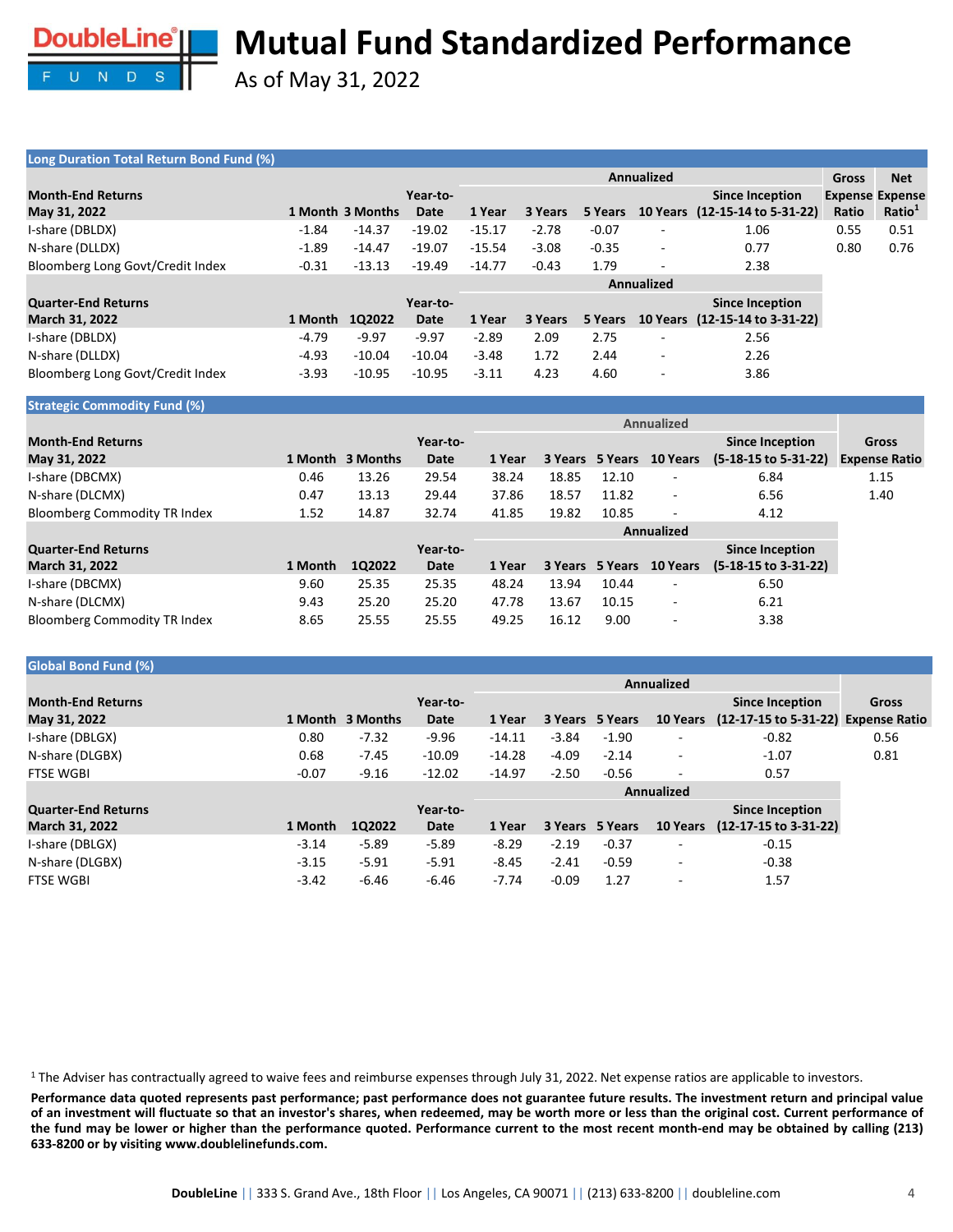

MSCI Europe Net Return USD Index<sup>2</sup>

# **Mutual Fund Standardized Performance**

As of May 31, 2022

| Infrastructure Income Fund (%)                |         |                  |             |         |         |         |                   |                                        |                |                      |
|-----------------------------------------------|---------|------------------|-------------|---------|---------|---------|-------------------|----------------------------------------|----------------|----------------------|
|                                               |         |                  |             |         |         |         | Annualized        |                                        |                |                      |
| <b>Month-End Returns</b>                      |         |                  | Year-to-    |         |         |         |                   | <b>Since Inception</b>                 |                | Gross                |
| May 31, 2022                                  |         | 1 Month 3 Months | <b>Date</b> | 1 Year  | 3 Years |         | 5 Years 10 Years  | (4-1-16 to 5-31-22)                    |                | <b>Expense Ratio</b> |
| I-share (BILDX)                               | 0.14    | $-5.13$          | $-7.54$     | $-7.52$ | 0.33    | 1.59    |                   | 2.11                                   |                | 0.57                 |
| N-share (BILTX)                               | 0.11    | $-5.16$          | $-7.61$     | $-7.73$ | 0.10    | 1.36    |                   | 1.86                                   |                | 0.82                 |
| Bloomberg US Agg Index                        | 0.64    | $-5.86$          | $-8.92$     | $-8.22$ | 0.00    | 1.18    |                   | 1.28                                   |                |                      |
|                                               |         |                  |             |         |         |         | <b>Annualized</b> |                                        |                |                      |
| <b>Quarter-End Returns</b>                    |         |                  | Year-to-    |         |         |         |                   | <b>Since Inception</b>                 |                |                      |
| March 31, 2022                                | 1 Month | 1Q2022           | <b>Date</b> | 1 Year  | 3 Years | 5 Years | 10 Years          | (4-1-16 to 3-31-22)                    |                |                      |
| I-share (BILDX)                               | $-2.85$ | $-5.31$          | $-5.31$     | $-4.39$ | 1.73    | 2.46    |                   | 2.57                                   |                |                      |
| N-share (BILTX)                               | $-2.84$ | $-5.34$          | $-5.34$     | $-4.60$ | 1.49    | 2.23    |                   | 2.32                                   |                |                      |
| Bloomberg US Agg Index                        | $-2.78$ | $-5.93$          | $-5.93$     | $-4.15$ | 1.69    | 2.14    |                   | 1.87                                   |                |                      |
| <b>Ultra Short Bond Fund (%)</b>              |         |                  |             |         |         |         |                   |                                        |                |                      |
|                                               |         |                  |             |         |         |         | Annualized        |                                        |                |                      |
| <b>Month-End Returns</b>                      |         |                  | Year-to-    |         |         |         |                   | <b>Since Inception</b>                 |                | <b>Gross</b>         |
| May 31, 2022                                  |         | 1 Month 3 Months | <b>Date</b> | 1 Year  | 3 Years | 5 Years | 10 Years          | (6-30-16 to 5-31-22)                   |                | <b>Expense Ratio</b> |
| I-share (DBULX)                               | $-0.04$ | $-0.29$          | $-0.38$     | $-0.61$ | 0.61    | 1.15    |                   | 1.07                                   |                | 0.26                 |
| N-share (DLUSX)                               | $-0.06$ | $-0.43$          | $-0.53$     | $-0.76$ | 0.39    | 0.94    |                   | 0.84                                   |                | 0.51                 |
| ICE BofA 3-Month T-Bill Index                 | 0.07    | 0.11             | 0.12        | 0.14    | 0.69    | 1.12    |                   | 1.02                                   |                |                      |
|                                               |         |                  |             |         |         |         | <b>Annualized</b> |                                        |                |                      |
| <b>Quarter-End Returns</b>                    |         |                  | Year-to-    |         |         |         |                   | <b>Since Inception</b>                 |                |                      |
| March 31, 2022                                | 1 Month | 1Q2022           | <b>Date</b> | 1 Year  | 3 Years | 5 Years | 10 Years          | (6-30-16 to 3-31-22)                   |                |                      |
| I-share (DBULX)                               | $-0.20$ | $-0.29$          | $-0.29$     | $-0.38$ | 0.82    | 1.22    |                   | 1.12                                   |                |                      |
| N-share (DLUSX)                               | $-0.30$ | $-0.40$          | $-0.40$     | $-0.63$ | 0.60    | 0.98    |                   | 0.89                                   |                |                      |
| ICE BofA 3-Month T-Bill Index                 | 0.03    | 0.04             | 0.04        | 0.06    | 0.81    | 1.13    | ÷,                | 1.03                                   |                |                      |
| Shiller Enhanced International CAPE® (%)      |         |                  |             |         |         |         |                   |                                        |                |                      |
|                                               |         |                  |             |         |         |         | <b>Annualized</b> |                                        | <b>Gross</b>   | <b>Net</b>           |
| <b>Month-End Returns</b>                      |         |                  | Year-to-    |         |         |         |                   | <b>Since Inception</b>                 | <b>Expense</b> | <b>Expense</b>       |
| May 31, 2022                                  | 1 Month | 3 Months         | <b>Date</b> | 1 Year  | 3 Years | 5 Years | 10 Years          | (12-23-16 to 5-31-22)                  | Ratio          | Ratio <sup>1</sup>   |
| I-share (DSEUX)                               | $-0.17$ | $-5.66$          | $-9.73$     | $-8.25$ | 10.15   | 5.96    |                   | 8.56                                   | 0.95           | 0.66                 |
| N-share (DLEUX)                               | $-0.27$ | $-5.79$          | $-9.89$     | $-8.49$ | 9.86    | 5.69    |                   | 8.29                                   | 1.20           | 0.91                 |
| MSCI Europe Net Return USD Index <sup>2</sup> | 0.75    | $-5.14$          | $-12.04$    | $-9.75$ | 7.13    | 4.10    |                   | 6.98                                   |                |                      |
|                                               |         |                  |             |         |         |         | Annualized        |                                        |                |                      |
| <b>Quarter-End Returns</b>                    |         |                  | Year-to-    |         |         |         |                   | <b>Since Inception</b>                 |                |                      |
| March 31, 2022                                | 1 Month | 1Q2022           | <b>Date</b> | 1 Year  | 3 Years |         |                   | 5 Years 10 Years (12-23-16 to 3-31-22) |                |                      |
| I-share (DSEUX)                               | $-1.28$ | $-5.54$          | $-5.54$     | 5.05    | 11.43   | 8.50    |                   | 9.79                                   |                |                      |
| N-share (DLEUX)                               | $-1.38$ | $-5.67$          | $-5.67$     | 4.70    | 11.14   | 8.22    |                   | 9.51                                   |                |                      |

<sup>1</sup> The Adviser has contractually agreed to waive fees and reimburse expenses through July 31, 2022. Net expense ratios are applicable to investors. <sup>2</sup> Reflects no deduction for fees, expenses or taxes.

Performance data quoted represents past performance; past performance does not guarantee future results. The investment return and principal value of an investment will fluctuate so that an investor's shares, when redeemed, may be worth more or less than the original cost. Current performance of the fund may be lower or higher than the performance quoted. Performance current to the most recent month-end may be obtained by calling (213) 633-**8200 or by visiting www.doublelinefunds.com.**

-0.10 -7.37 -7.37 3.51 8.23 6.92 - 8.27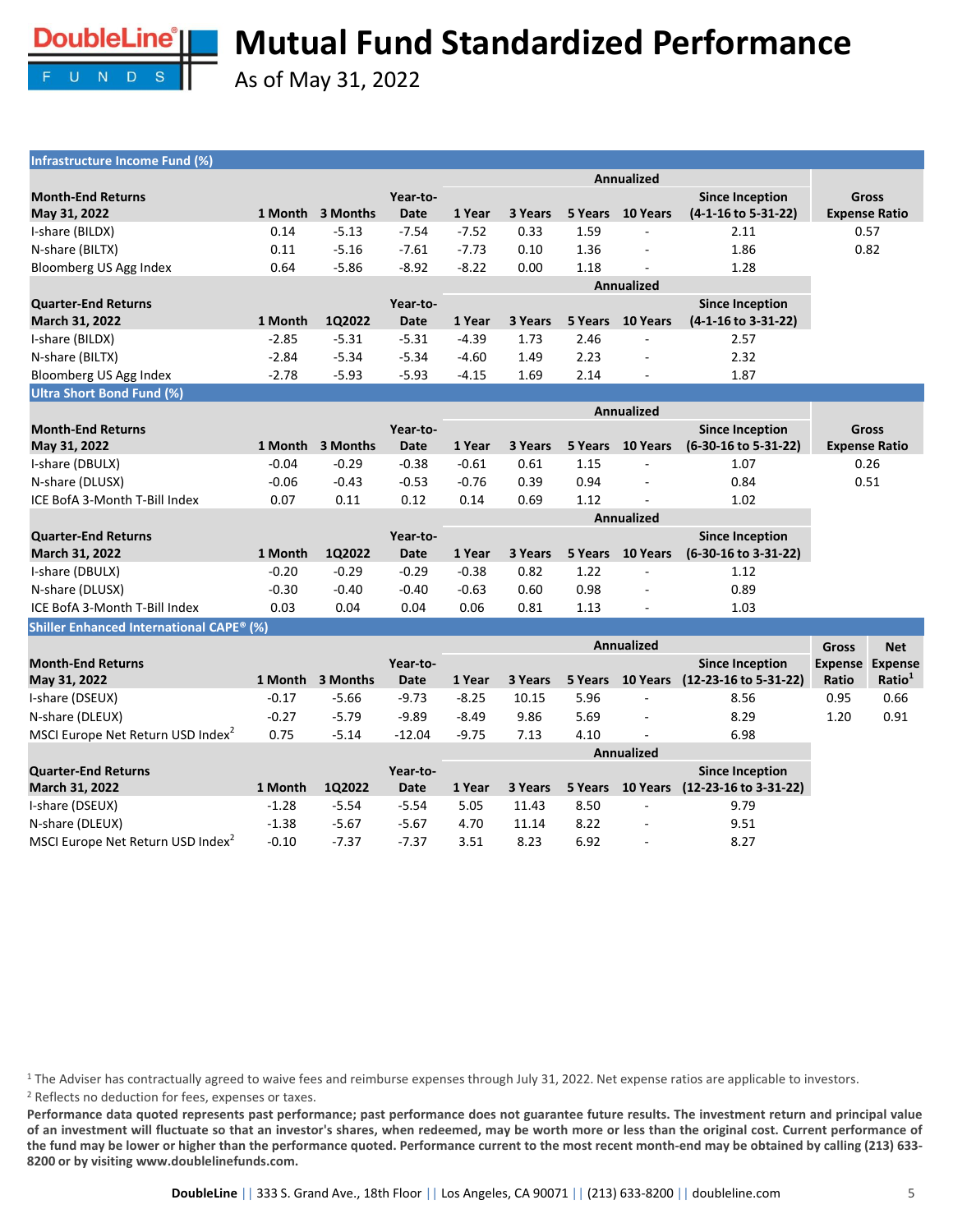

As of May 31, 2022

### **DoubleLine Real Estate & Income Fund<sup>1</sup>(%)**

|                                     |         |          |          | <b>Annualized</b> |         |                          |                          |                                  |         | <b>Net</b>         |
|-------------------------------------|---------|----------|----------|-------------------|---------|--------------------------|--------------------------|----------------------------------|---------|--------------------|
| <b>Month-End Returns</b>            |         |          | Year-to- |                   |         |                          |                          | <b>Since Inception</b>           | Expense | <b>Expense</b>     |
| May 31, 2022                        | 1 Month | 3 Months | Date     | 1 Year            | 3 Years | 5 Years                  | <b>10 Years</b>          | $(12-17-18 \text{ to } 5-31-22)$ | Ratio   | Ratio <sup>2</sup> |
| I-share (DBRIX)                     | $-4.58$ | $-3.49$  | $-16.44$ | 2.76              | 6.16    |                          | -                        | 9.75                             | 0.66    | 0.64               |
| N-share (DLREX)                     | $-4.59$ | $-3.54$  | $-16.55$ | 2.50              | 6.00    | $\sim$                   | $\overline{\phantom{0}}$ | 9.55                             | 0.98    | 0.89               |
| Dow Jones U.S. Select REIT TR Index | $-6.89$ | $-5.27$  | $-14.51$ | 3.79              | 5.81    | $\sim$                   | $\overline{\phantom{0}}$ | 8.46                             |         |                    |
|                                     |         |          |          |                   |         |                          | Annualized               |                                  |         |                    |
| <b>Quarter-End Returns</b>          |         |          | Year-to- |                   |         |                          |                          | <b>Since Inception</b>           |         |                    |
| <b>March 31, 2022</b>               | 1 Month | 1Q2022   | Date     | 1 Year            | 3 Years | 5 Years                  | <b>10 Years</b>          | $(12-17-18 \text{ to } 3-31-22)$ |         |                    |
| I-share (DBRIX)                     | 5.96    | $-8.27$  | $-8.27$  | 24.60             | 10.02   |                          |                          | 13.45                            |         |                    |
| N-share (DLREX)                     | 6.00    | $-8.30$  | $-8.30$  | 24.31             | 9.87    | $\overline{\phantom{a}}$ | $\overline{\phantom{0}}$ | 13.26                            |         |                    |
| Dow Jones U.S. Select REIT TR Index | 6.71    | $-3.71$  | $-3.71$  | 27.72             | 9.90    |                          |                          | 12.92                            |         |                    |

**Emerging Markets Local Currency Bond Fund (%)**

|                                          |         |          |                  | <b>Annualized</b> |         |         |                          |                                                   |                         | <b>Net</b>                           |
|------------------------------------------|---------|----------|------------------|-------------------|---------|---------|--------------------------|---------------------------------------------------|-------------------------|--------------------------------------|
| <b>Month-End Returns</b><br>May 31, 2022 | 1 Month | 3 Months | Year-to-<br>Date | 1 Year            | 3 Years | 5 Years | <b>10 Years</b>          | <b>Since Inception</b><br>$(6-30-19)$ to 5-31-22) | <b>Expense</b><br>Ratio | <b>Expense</b><br>Ratio <sup>2</sup> |
| I-share (DBELX)                          | 1.78    | $-2.94$  | $-4.56$          | $-10.51$          | ۰       |         |                          | $-3.72$                                           | 2.58                    | 0.91                                 |
| N-share (DLELX)                          | 1.78    | $-2.94$  | $-4.67$          | $-10.68$          | ٠       |         |                          | $-3.95$                                           | 2.83                    | 1.16                                 |
| J.P. Morgan GBI-EM GD Index (USD)        | 1.76    | $-5.83$  | $-10.55$         | $-16.55$          | ۰       |         |                          | $-4.59$                                           |                         |                                      |
|                                          |         |          |                  |                   |         |         |                          |                                                   |                         |                                      |
| <b>Quarter-End Returns</b>               |         |          | Year-to-         |                   |         |         |                          | <b>Since Inception</b>                            |                         |                                      |
| March 31, 2022                           | 1 Month | 1Q2022   | Date             | 1 Year            | 3 Years | 5 Years | <b>10 Years</b>          | $(6-30-19 \text{ to } 3-31-22)$                   |                         |                                      |
| I-share (DBELX)                          | 0.79    | $-0.89$  | $-0.89$          | $-3.90$           | ۰       |         |                          | $-2.61$                                           |                         |                                      |
| N-share (DLELX)                          | 0.79    | $-1.00$  | $-1.00$          | $-4.08$           | ۰       |         | $\overline{\phantom{a}}$ | $-2.86$                                           |                         |                                      |
| J.P. Morgan GBI-EM GD Index (USD)        | $-1.53$ | $-6.46$  | $-6.46$          | $-8.53$           | ۰       |         |                          | $-3.30$                                           |                         |                                      |

#### **Income Fund (%)**

|                                          |         |          |                  | <b>Annualized</b> |                          |                          |                          |                                                          | Gross                   | <b>Net</b>                           |
|------------------------------------------|---------|----------|------------------|-------------------|--------------------------|--------------------------|--------------------------|----------------------------------------------------------|-------------------------|--------------------------------------|
| <b>Month-End Returns</b><br>May 31, 2022 | 1 Month | 3 Months | Year-to-<br>Date | 1 Year            | 3 Years                  | 5 Years                  | 10 Years                 | <b>Since Inception</b><br>$(9-3-19 \text{ to } 5-31-22)$ | <b>Expense</b><br>Ratio | <b>Expense</b><br>Ratio <sup>2</sup> |
| I-share (DBLIX)                          | $-1.61$ | $-5.07$  | $-6.72$          | $-6.22$           | -                        |                          |                          | $-2.21$                                                  | 0.75                    | 0.66                                 |
| N-share (DBLNX)                          | $-1.63$ | $-5.23$  | $-6.80$          | $-6.54$           | $\overline{\phantom{0}}$ | $\overline{a}$           |                          | $-2.40$                                                  | 1.00                    | 0.91                                 |
| Bloomberg US Agg Index                   | 0.64    | $-5.86$  | $-8.92$          | $-8.22$           |                          | $\overline{a}$           |                          | $-1.52$                                                  |                         |                                      |
|                                          |         |          |                  | <b>Annualized</b> |                          |                          |                          |                                                          |                         |                                      |
| <b>Quarter-End Returns</b>               |         |          | Year-to-         |                   |                          |                          |                          | <b>Since Inception</b>                                   |                         |                                      |
| <b>March 31, 2022</b>                    | 1 Month | 1Q2022   | Date             | 1 Year            | 3 Years                  | 5 Years                  | 10 Years                 | $(9-3-19 \text{ to } 3-31-22)$                           |                         |                                      |
| I-share (DBLIX)                          | $-2.56$ | $-4.25$  | $-4.25$          | $-2.42$           |                          | $\overline{\phantom{0}}$ | $\overline{\phantom{a}}$ | $-1.36$                                                  |                         |                                      |
| N-share (DBLNX)                          | $-2.69$ | $-4.31$  | $-4.31$          | $-2.75$           | -                        | $\overline{\phantom{a}}$ | $\overline{\phantom{a}}$ | $-1.55$                                                  |                         |                                      |

<sup>1</sup> The DoubleLine Real Estate and Income Fund was previously named the DoubleLine Colony Real Estate and Income Fund.

Bloomberg US Agg Index -2.78 -5.93 -5.93 -4.15 - - - - - - - - - -0.38

<sup>2</sup> The Adviser has contractually agreed to waive fees and expenses through July 31, 2022.

Performance data quoted represents past performance; past performance does not guarantee future results. The investment return and principal value of an investment will fluctuate so that an investor's shares, when redeemed, may be worth more or less than the original cost. Current performance of the fund may be lower or higher than the performance quoted. Performance current to the most recent month-end may be obtained by calling (213) 633-**8200 or by visiting www.doublelinefunds.com.**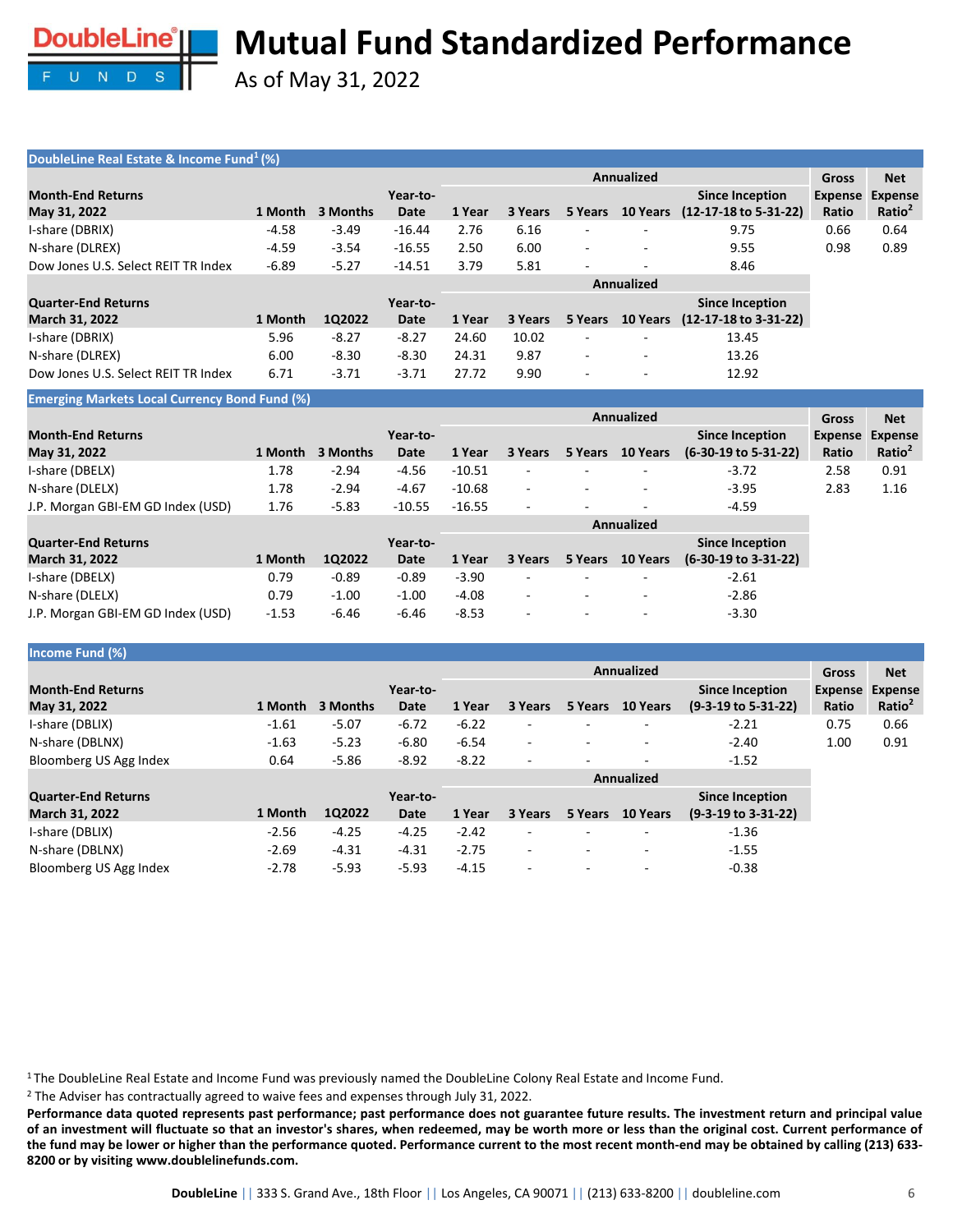

As of May 31, 2022

| <b>Multi-Asset Trend Fund (%)</b>                    |         |          |          |            |                          |                          |                          |                        |                |                    |
|------------------------------------------------------|---------|----------|----------|------------|--------------------------|--------------------------|--------------------------|------------------------|----------------|--------------------|
|                                                      |         |          |          | Annualized |                          |                          |                          |                        |                | <b>Net</b>         |
| <b>Month-End Returns</b>                             |         |          | Year-to- |            |                          |                          |                          | <b>Since Inception</b> | <b>Expense</b> | <b>Expense</b>     |
| May 31, 2022                                         | 1 Month | 3 Months | Date     | 1 Year     | 3 Years                  | 5 Years                  | <b>10 Years</b>          | (2-26-21 to 5-31-22)   | Ratio          | Ratio <sup>1</sup> |
| I-share (DBMOX)                                      | $-2.04$ | 6.26     | 4.51     | 5.95       | $\overline{\phantom{0}}$ | $\overline{\phantom{a}}$ | -                        | 6.66                   | 0.80           | 0.74               |
| N-share (DLMOX)                                      | $-2.05$ | 6.20     | 4.42     | 5.70       | $\sim$                   | $\overline{\phantom{a}}$ | $\overline{\phantom{a}}$ | 6.41                   | 1.05           | 0.99               |
| Credit Suisse Managed Futures Liquid<br>TR USD Index | $-1.00$ | 13.73    | 19.87    | 13.09      | -                        | $\overline{\phantom{a}}$ | $\overline{\phantom{0}}$ | 16.24                  |                |                    |

|                                                      |         |        |          | Annualized |                          |                          |                          |                        |  |
|------------------------------------------------------|---------|--------|----------|------------|--------------------------|--------------------------|--------------------------|------------------------|--|
| <b>Quarter-End Returns</b>                           |         |        | Year-to- |            |                          |                          |                          | <b>Since Inception</b> |  |
| <b>March 31, 2022</b>                                | 1 Month | 102022 | Date     | 1 Year     | 3 Years                  | 5 Years                  | <b>10 Years</b>          | $(2-26-21$ to 3-31-22) |  |
| I-share (DBMOX)                                      | 5.68    | 3.94   | 3.94     | 9.12       | $\overline{\phantom{a}}$ | $\sim$                   | ٠                        | 7.18                   |  |
| N-share (DLMOX)                                      | 5.65    | 3.88   | 3.88     | 8.85       | ۰                        | $\overline{\phantom{a}}$ | $\overline{\phantom{0}}$ | 6.93                   |  |
| Credit Suisse Managed Futures Liquid<br>TR USD Index | 7.73    | 13.54  | 13.54    | 13.22      |                          | $\overline{\phantom{a}}$ | $\overline{\phantom{0}}$ | 13.18                  |  |

<sup>1</sup> The Adviser has contractually agreed to waive fees and expenses through February 26, 2023.

Short term performance, in particular, is not a good indication of the fund's future performance and an investment should not be made based solely on returns. Performance data quoted represents past performance; past performance does not guarantee future results. The investment return and principal value of an investment will fluctuate so that an investor's shares, when redeemed, may be worth more or less than the original cost. Current performance of the fund may be lower or higher than the performance quoted. Performance current to the most recent month-end may be obtained by **calling (213) 633-8200 or by visiting www.doublelinefunds.com.**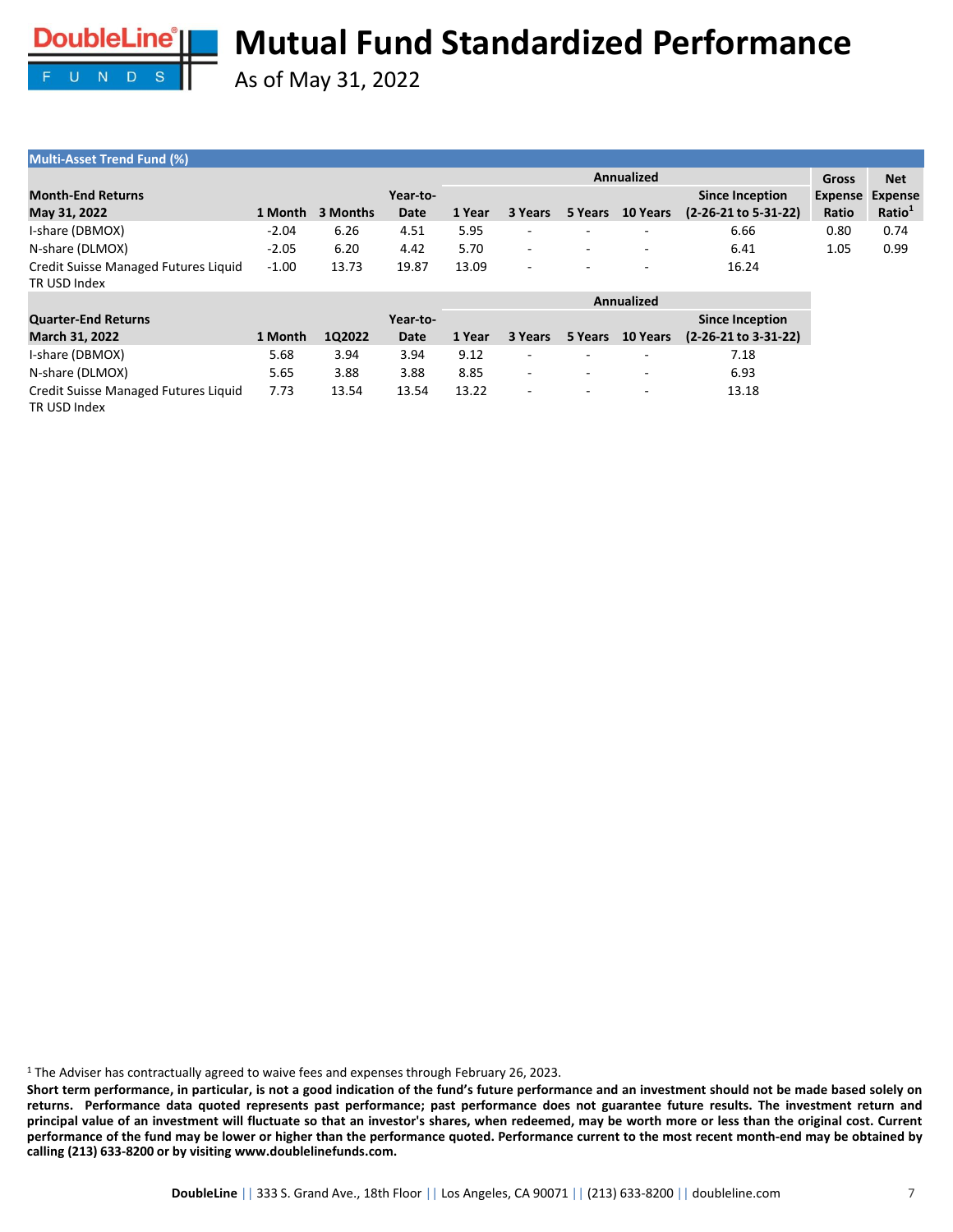As of May 31, 2022

#### **Index Definitions**

**oubleLine**°II

U N D S

**Bloomberg Global Aggregate Index** provides a broad-based measure of the global investment-grade fixed income markets. The three major components of this index are the U.S. Aggregate, the Pan-European Aggregate, and the Asian-Pacific Aggregate Indices. The index also includes Eurodollar and Euro-Yen corporate bonds, Canadian government, agency and corporate securities, and USD investment grade 144A securities.

**Bloomberg Long US Government/Credit Index** includes publicly issued U.S. Treasury debt, U.S. government agency debt, taxable debt issued by U.S. states and territories and their political subdivisions, debt issued by U.S. and non-U.S. corporations, non-U.S. government debt and supranational debt.

**Bloomberg US Aggregate Bond Index** represents securities that are SEC-registered, taxable, and dollar denominated. The index covers the US investment grade fixed rate bond market, with index components for government and corporate securities, mortgage pass-through securities, and asset-backed securities. These major sectors are subdivided into more specific indices that are calculated and reported on a regular basis.

**Bloomberg US Aggregate 1-3Yr Index** is the 1-3Yr component of the US Aggregate Index.

**Bloomberg Commodity Index (BCOM**) is calculated on an excess return basis and reflects commodity futures price movements. The index rebalances annually weighted 2/3 by trading volume and 1/3 by world production and weight-caps are applied at the commodity, sector and group level for diversification. Roll period typically occurs from 6th-10th business day based on the roll schedule.

**Credit Suisse Managed Futures Liquid TR USD Index -** This index measures on a total return, U.S. dollar-denominated basis the performance of the Credit Suisse Managed Futures Liquid Index, which is designed to provide exposure to both up and down price trends in four broad asset classes: equities, fixed income, commodities and currencies.

**Dow Jones US Select REIT Index** – The index tracks the performance of publicly traded REITS and REIT-like securities and is designed to serve as a proxy for direct real estate investment, in part by excluding companies whose performance may be driven by factors other than the value of real estate.

**FTSE World Government Bond Index (WGBI)** - Measures the performance of fixed-rate, local currency, investment grade sovereign bonds. The WGBI is a widely used benchmark that currently comprises sovereign debt from over 20 countries, denominated in a variety of currencies, and has more than 25 years of history available. The WGBI provides a broad benchmark for the global sovereign fixed income market. Sub-indices are available in any combination of currency, maturity, or rating.

**ICE BAML 1-3 Year Eurodollar Index** is a subset of the BAML Eurodollar Index including all securities with a remaining term to final maturity less than 3 years. The BAML Eurodollar Index tracks the performance of US dollar-denominated investment grade quasigovernment, corporate, securitized and collateralized debt publicly issued in the eurobond markets.

**ICE BAML 1-3 Year Treasury Index** - The BofA/Merrill Lynch 1-3 Year Treasury Index is an unmanaged index that tracks the performance of the direct sovereign debt of the U.S. Government having a maturity of at least one years and less than three years.

**ICE BAML 3-Month Treasury Bill Index** - The index is an unmanaged market index of U.S. Treasury securities maturing in 90 days that assumes reinvestment of all income.

**J.P. Morgan CEMBI Broad Diversified 1-3 Year** is a market capitalization weighted index consisting of 1-3 year maturity US-denominated Emerging Market corporate bonds. It is a liquid global corporate benchmark representing Asia, Latin America, Europe and the Middle East/Africa.

J.P. Morgan Government Bond Index Emerging Markets Global Diversified (GBI-EM GD) - This custom-weighted index tracks local currency bonds issued by emerging market governments, excluding China and India, and has a broader roster of countries than the base GBI-EM, which limits inclusion to countries that are readily accessible and where no impediments exist for foreign investors.

J.P. Morgan Emerging Markets Bond Global Diversified (EMBI GD) Index is a uniquely-weighted version of the EMBI Global. It limits the weights of those index countries with larger debt stocks by only including specified portions of these countries' eligible current face amounts of debt outstanding.

**London Interbank Offering Rate (LIBOR)** is an indicative average interest rate at which a selection of banks known as the panel banks are prepared to lend one another unsecured funds on the London money market.

**MSCI Europe Net Return USD Index** is part of the Modern Index Strategy and represents the performance of large and mid-cap equities across 15 developed countries in Europe. The Index has a number of sub-Indexes which cover various sub-regions market segments/sizes, sectors and covers approximately 85% of the free floatadjusted market capitalization in each country.

**MSCI World Index** is a market-capitalization-weighted index designed to provide a broad measure of stock performance throughout the world, including both developed and emerging markets.

S&P 500<sup>®</sup> is widely regarded as the best single gauge of large cap U.S. equities. There is over USD 5.58 trillion benchmarked to the index, with index assets comprising approximately USD 1.3 trillion of this total. The index includes 500 leading companies and captures approximately 80% coverage of available market capitalization.

**S&P/LSTA Leveraged Loan Index** is a weekly total return index that tracks the current outstanding balance and spread over LIBOR for fully funded term loans.

**Shiller Barclays CAPE® US Sector TR USD Index** incorporates the principles of long-term investing distilled by Dr. Robert Shiller and expressed through the CAPE® (Cyclically Adjusted Price Earnings) ratio (the "CAPE® Ratio"). It aims to identify undervalued sectors based on a modified CAPE® Ratio, and then uses a momentum factor to seek to mitigate the effects of potential value traps.

One cannot invest directly in an index.

### **Mutual fund investing involves risk. Principal loss is possible.**

DoubleLine Funds are distributed by Quasar Distributors, LLC.

DoubleLine® is a registered trademark of DoubleLine Capital LP.

© 2022 DoubleLine Capital LP